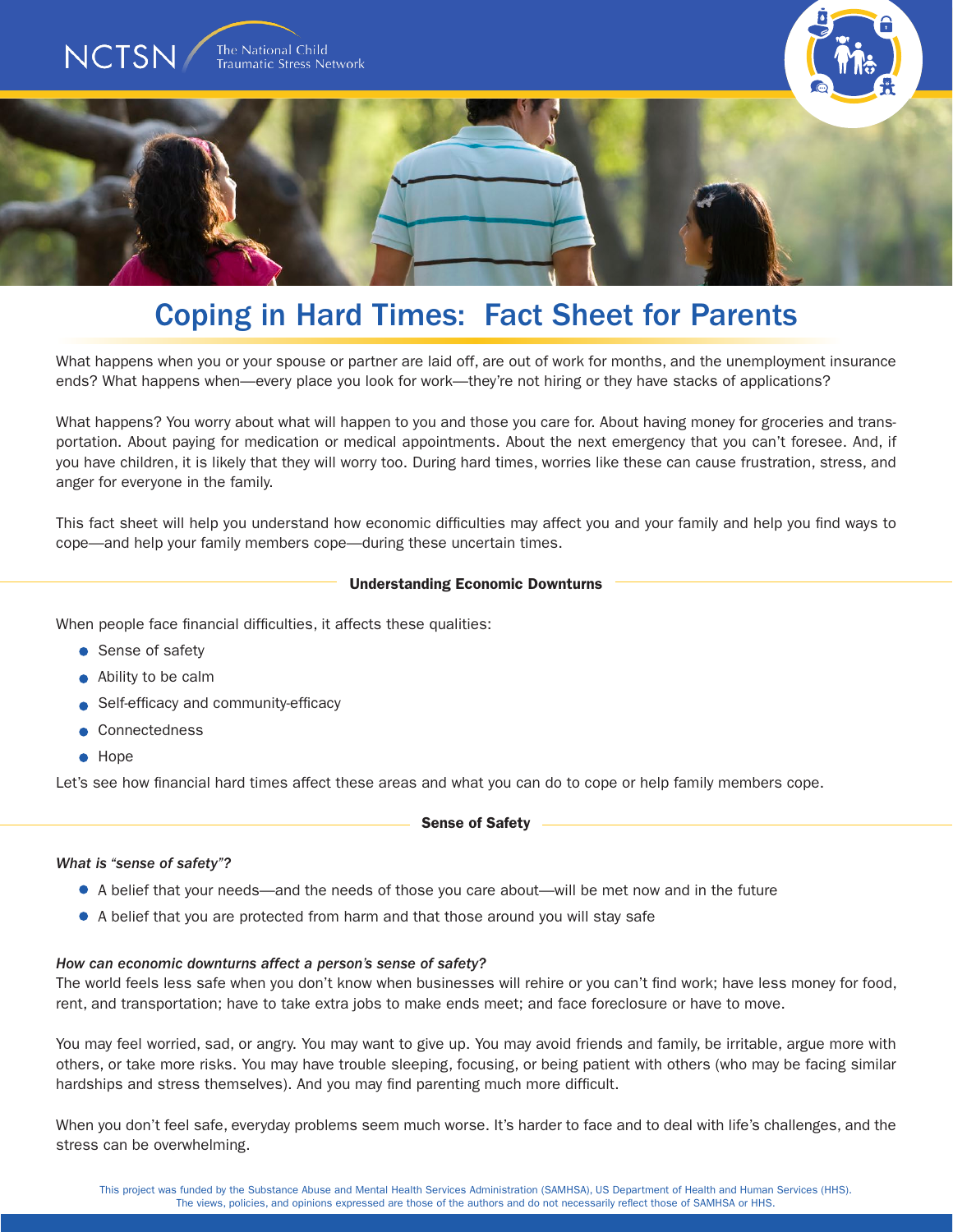## *What can you do to promote a sense of safety for you and your family?*

- Talk about your concerns with your partner, trusted friend, family member, colleague, counselor, or religious professional. Choose someone who will support you, rather than judge you or make you feel worse.
- Talk to your children about what is happening. Be honest, but avoid alarming them unnecessarily. Let them know that, while things are hard, you have confidence that no matter what it takes, you can handle it together as a family. Use language that they can understand. For younger children, you may have to repeat the conversation several times.
- Encourage your children to talk about their concerns with you or another trusted adult.
- If you or your older children are feeling scared about life, make a list of options, resources, and personal strengths. Include ways you or family members got through earlier hard times. Use this list to make empowering "self statements" that give you the energy to complete needed tasks.
- Keep searching. Problem-solve to stay up-to-date on possible job opportunities and available resources (i.e., financial, employment, or job counseling).
- Try to be creative in planning family time. Look for free or inexpensive activities: have a board or card game night, play sports or video games, go on a hike. Encourage your children to remain connected with their friends (virtually if being together isn't safe) as well. Lack of money doesn't have to mean lack of fun.



- Be patient with younger children who may cling to you more.
- Let older children know that, while they may worry about their problems, they also can figure out ways to feel better, such as working hard on a school project or helping others with a community activity.
- Avoid watching too much TV or Internet news about the current crisis and the economy, especially in front of younger children. Such news programs may upset them and make you worry more about the future, which could be more stressful for your children.
- 

Keep to a regular family routine as much as possible. Make sure that you and your children get enough sleep, eat regularly, drink plenty of water, and get frequent exercise.

Help older children and young adults—struggling to find a job or having to postpone college plans—to consider alternatives or to readjust their expectations.

#### What Beth did:

Both Beth and her husband had been laid off. Their daughter Rachel worried that soon her family wouldn't be able to afford the house payment. Rachel thought about this constantly, had trouble sleeping, and often experienced headaches. She couldn't focus on her schoolwork and argued more with her brother.

Beth noticed the change in her daughter's behavior and asked what was bothering her. Finally, Rachel admitted that she was worried the family would end up homeless. Beth reassured Rachel that she and her father were continuing to search for work and weighing different options. Although Beth admitted she didn't have all the answers right then, she suggested that they talk regularly. Rachel remains concerned about her family's situation, but she feels better knowing she can talk to her mom about the situation, and that her parents are doing everything they can to keep the family safe.

*"I knew something was bothering my daughter, but I had to ask her what was wrong several times before she told me that she was scared about what would happen if we ran out of money."*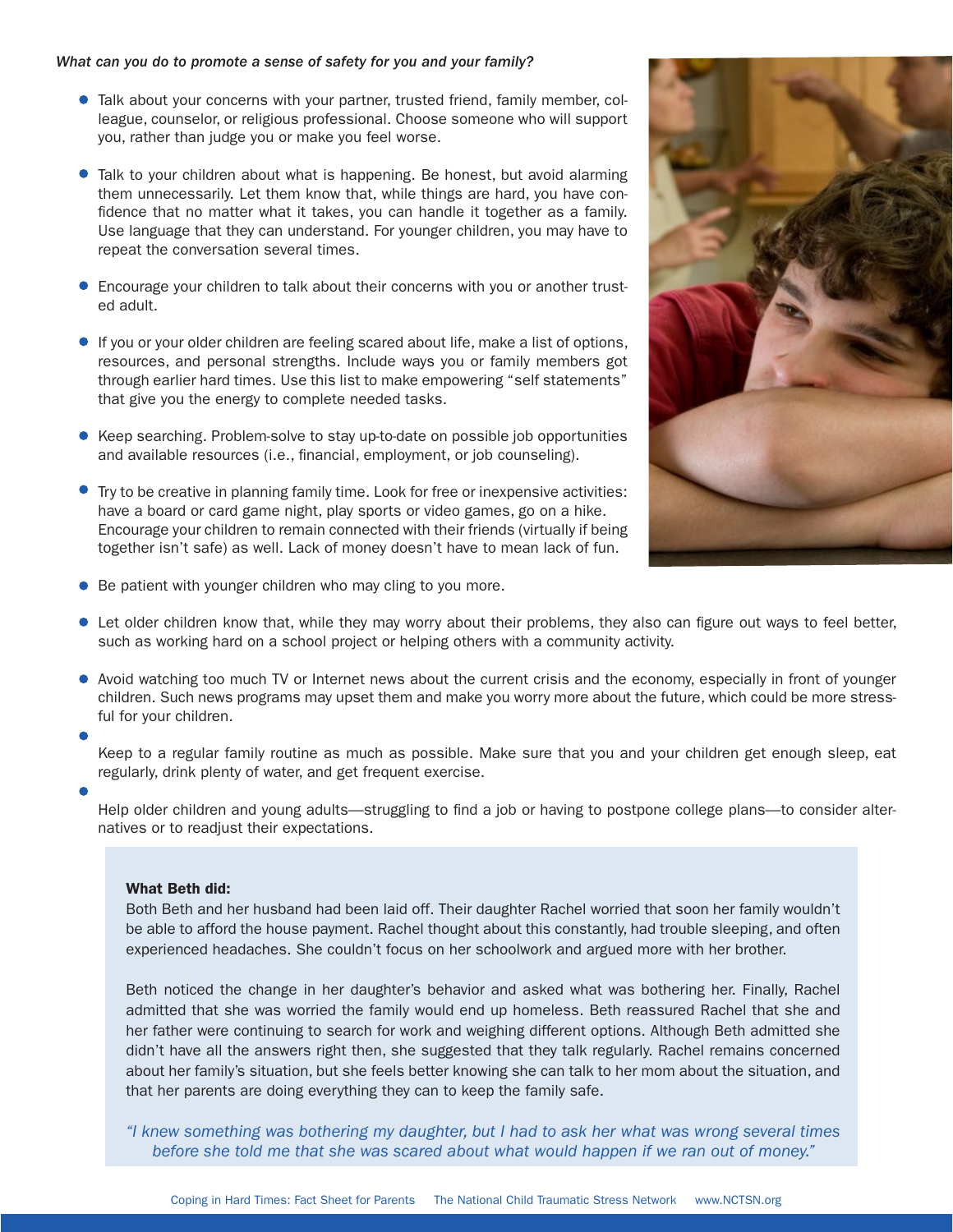# *What is "calm"?*

- The skill of self-soothing; the ability to become peaceful in mind and body
- Being able to relax and stay composed or grounded, rather than become numb, shut down, agitated or overly excited
- Being able to relax your body and mind enough to focus and concentrate

## *How can economic downturns keep people from feeling calm?*

When finances are uncertain, you feel frustrated, afraid, angry, overwhelmed, or hopeless. You might have trouble concentrating, sleeping, eating, controlling your temper, or being with others. You may even feel physically ill or have muscle tension, headaches, or stomachaches. In searching for ways to reduce distress, you might be tempted to use drugs or alcohol to try to feel better.

In stressful times, if you feel more emotional, it can disrupt your daily routine, interfere with your ability to parent effectively, and delay your goals.

## *How can you stay calm and help your family feel calm?*

• Reassure family members with the simple and effective message: "You are going through a tough time and reacting in an understandable way to a very difficult situation." It's easier to stay calm once you understand that most people think and react to stress similarly.



- Think about ways you already know to calm yourself (listening to favorite music, taking a short walk) and do these more frequently. Notice when you feel better after particular activities, and increase those actions.
- Learn new ways to calm yourself (see examples below). Put them into action and, as you become more confident, share them with your family. Not only are you practicing great self-care, but also teaching calming skills to your children. When you can regulate your own emotions, you set a tone that positively affects the entire family.
- You can practice, model, and teach family members a slow breathing technique: inhale slowly through your nose and then exhale very slowly through your mouth. Slow breathing helps activate the parasympathetic nervous system and calm one's mind and body. With young children this can be done with blowing bubbles.
- You and your children or other family members can engage in slow gentle stretching, yoga, mindfulness, or Tai Chi—all proven to calm the body and mind. You can often find free or low-cost classes in the community and instructional videos are available online and in stores.
- Encourage daily exercise or increased physical activity (push ups, jump rope). Exercise helps boost your immune system and keeps you healthy, strong, and focused.
- Model, teach, and review effective problem-solving. When weighed down by a problem and the accompanying overwhelming feelings, thinking things through, brainstorming possible options, and taking action will increase your sense of control and calm.
- Have the entire family engage in enjoyable activities, such as playing games, cards, or sports or watching funny movies or television programs. Studies show that positive emotions (joy, humor, interest, contentment, love) can broaden our thinking and creativity, improve your immune system, and ultimately lead to more effective coping.
- Have family members share music or shows that inspire them, help them cope, or make them laugh.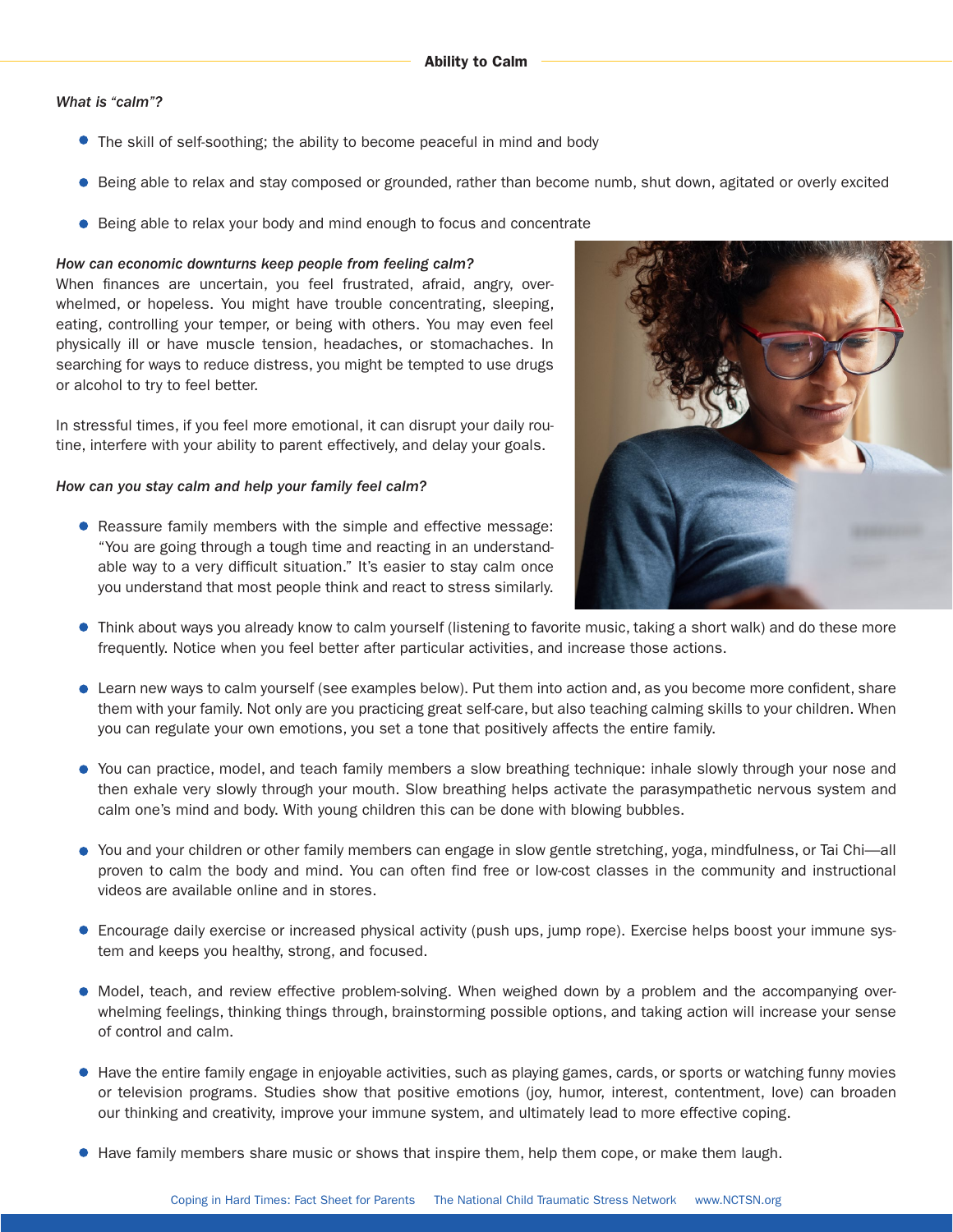- Keep a journal or use art to express feelings and thoughts. Writing and art can have a positive impact on health, especially when one expresses the facts and feelings associated with the stressful event.
- Make sure the family gets breaks from upsetting news about the economy and current crises (on TV, radio, the Internet). However, don't "protect" the family from information just to keep them calm, as you may lose their trust if you withhold such information.
- Remind family members to pay attention to their thoughts. When they notice thoughts that make them worry or angry, they can stop or change those thoughts, or they can distract themselves by changing activities. Give them an example of a thought you had that made you feel worse, and how you interrupted it—by helping someone or doing a different task.

# What Jake did:

Jake worked in a factory that made airplane parts for 20 years, always liked his job, and received several promotions. Recently, the factory shut down certain operations. Jake's hours were cut and he is afraid he will be laid off. Jake was nervous and worried.

Jake's son Marcus was in junior high and a good student and baseball player. Lately, Marcus has been caught not completing his assignments for school and is close to failing a class. He is talking about not playing baseball next year because, as he said, "What's the point?"

Jake wondered whether his own worries had something to do with his son's behaviors. After finishing his homework, Jake asked his son to go outside and play catch. After throwing the ball around for a while, Jake and Marcus started talking about the problems at the factory, about Marcus's worries of not having money to go to college, and about other things going on in their lives. Soon they felt a little better. They decided to make playing catch—even for 15 minutes—a daily event. It gave them a chance to talk to each other about their concerns.

*"I was so focused on my own worries, that I almost didn't notice how upset my son was. But once I did, finding activities to help calm him ended up calming me as well."*

#### Self-Efficacy and Community-Efficacy

#### *What is "self-efficacy" and "community-efficacy"?*

- Self-efficacy is the belief that you can do what you need to do, deal with challenges, and handle tough times
- Community-efficacy is the belief that the community you belong to—neighborhood, school, city—can do what it needs to do to thrive and take care of its members

## *How can economic downturns affect self-efficacy or community-efficacy?*

When jobs are scarce, you may think you are not "good enough" to get a good job, a successful career, or the money to support yourself or help your family. You may get down on yourself or feel despair.

With economic hardship or during crises, communities may cut back needed services, resulting in the laying off of teachers, police officers, firefighters, librarians, or other public workers. Communities may shut down some services altogether. You may see signs of disrepair: vacant homes and buildings, more vandalism, and more trash.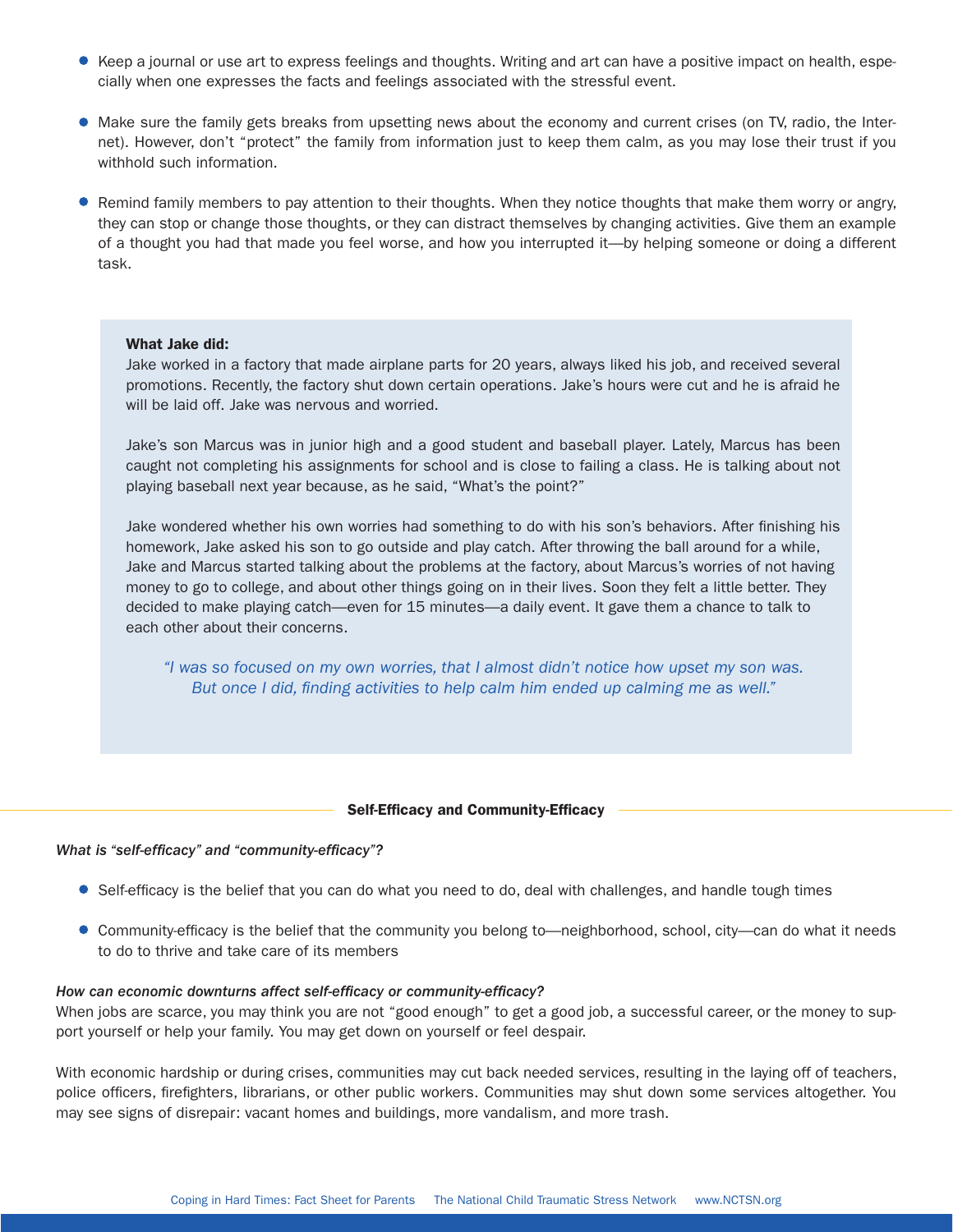## *How can you help yourself and your family build self-efficacy and improve community-efficacy?*

- Find ways for your family to get involved. Volunteer together with a non-profit, private, or community organization.
- Be proactive. When you see a problem at home or in your neighborhood, do something about it. For example, have family members work together to serve meals at a food bank, participate in a fundraising event, care for animals at a shelter or foster an animal, get groceries for neighbors who can't leave their home.
- Connect with other people in your community who are in your fieldboth to make professional connections and to hear about potential volunteer or paying jobs.
- Seek out training or education to improve your prospects for work or your career.
- Think about it: The fact that jobs are hard to find has nothing to do with you, your skills, or your worth. It is hard for everyone to get and a keep job.
- **•** Don't stop! Keep pounding the pavement, sending out more resumes, or putting in more applications. Check back frequently, so a company will have you in mind when they get an opening. Keep the attitude that "Someone, somewhere is hiring."
- Make a list of your strengths and talents. Put the list where you will see it often. Brainstorm new ways to use those strengths and talents to accomplish your goals.



Don't be afraid to adjust your expectations or change your tactics; if you thought it would take you three months to get a job, plan on six to eight months. Diversify your search by joining a professional network group, monitor different job search engines, or consider an internship.

## What Aisha did:

Aisha and her husband had lived in the same neighborhood since they got married. They had always thought the neighborhood was a great place to live. However, recently several stores nearby had closed, and Aisha had heard about the vandalism of a couple of houses a few blocks over. Then one day Aisha's daughter said she didn't want to go play at the neighborhood park because she was worried about older kids who had been hanging around there.

When a city council member announced a meeting to talk about community problems, Aisha decided to participate. While attending, she met people also concerned about the park and, the following Saturday, Aisha and her daughter joined a group picking up litter and pulling up weeds. The group has plans to return each week to do more cleaning up, hoping that improving the park will encourage more families to return. Aisha and her daughter felt great about working to improve the community instead of giving up on it.

"There are lots of ways to help. You just need to start looking and asking for opportunities to make the community better, and you'll find them."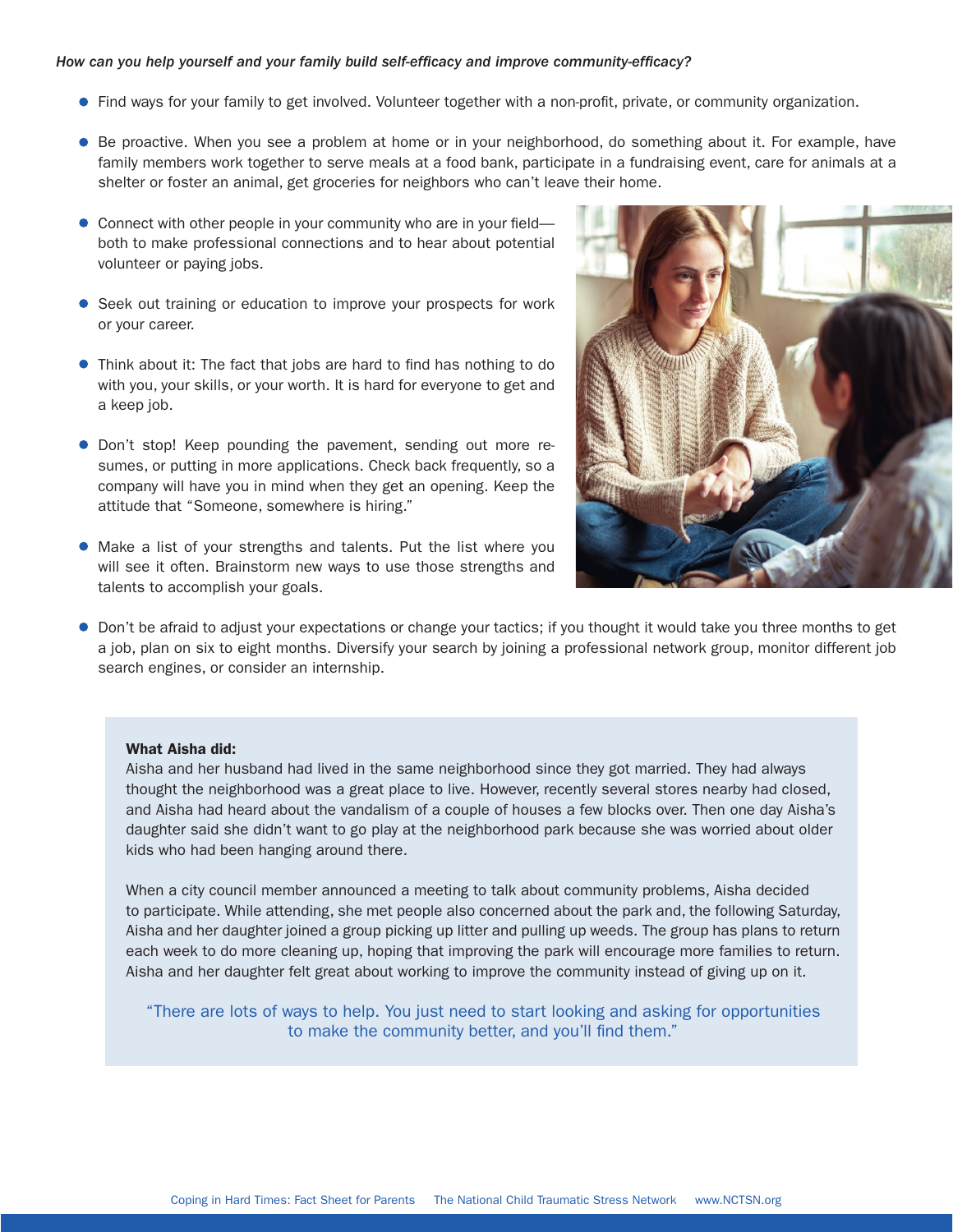## *What is "connectedness"?*

Having people (individuals or groups) in your life who understand and support you

## *How can economic downturns affect connectedness?*

You may feel worthless or ashamed when you lose a job. Without money, you may shut off from friends and family. The more you avoid others, the more you may think you don't belong or fit in. In isolating however, you miss opportunities to share troubles, receive understanding and compassion, gain well-being from helping others, distract yourself from worries, and engage in problem-solving and networking.

## *What can you do to promote connectedness for you and your family?*

- **Talk to your children about what is happening, reassure them, and** suggest things they can do to help the family.
- Schedule weekly time together as a family. Even though you may be busy looking for a job, working part-time jobs, handling household duties, or taking classes to make you more marketable, don't let this keep you from your family. Have at least one or two meals as a family each week, have a regular "goodnight" visit with each child, and plan low-cost activities the family can do together, such as going to a park, having a picnic, visiting the local library, watching a favorite TV show or movie, or hanging out playing games.



- Don't isolate yourself. Reconnect with your friends and family. Even if you don't think you'll have a good time, do it anyway. It could be easier and more fun than you thought.
- The more you reach out, the more likely—and the sooner—you will find resources and options.

# What Arturo's mom did:

Arturo completed two years of college, but dropped out when the fees increased 25 percent in one year. Rather than stressing out, Arturo decided to work night and day so he could go back to school in a year. He started driving for a delivery service and dove into job hunting, researching Internet jobsites, and sending out resumes daily. He turned down his family and friends' offers to hang out. But, as weeks and then months passed without any luck, Arturo avoided family meals, stayed up later each night playing video games, and slept in until his mother left for work.

Arturo's mom, Alma, felt helpless and distracted on her job, thinking about her hard-working son so distressed. She confided in her co-worker who suggested contacting their Employee Assistance Plan (EAP), which offers free counseling. The provider was very resourceful, suggesting ways to help Arturo connect more at home (reestablishing meals together, engaging his help in a couple of physically hard tasks, inviting cousins to have game night through Zoom and offering a couple of counseling sessions to explore civil service jobs. After all, the provider said, with two years of college, Arturo would easily pass the required examination. Alma's efforts at helping Arturo reconnect to her and his cousins seemed to help right away. The EAP sessions improved his mood, and he regained energy for his job search and for hanging out with his friends. Alma also felt better knowing that the EAP was there for her and her son.

"When my son pulls away from family or friends, I know he's upset. He always feels better when his cousins or friends are around or when he's helping others."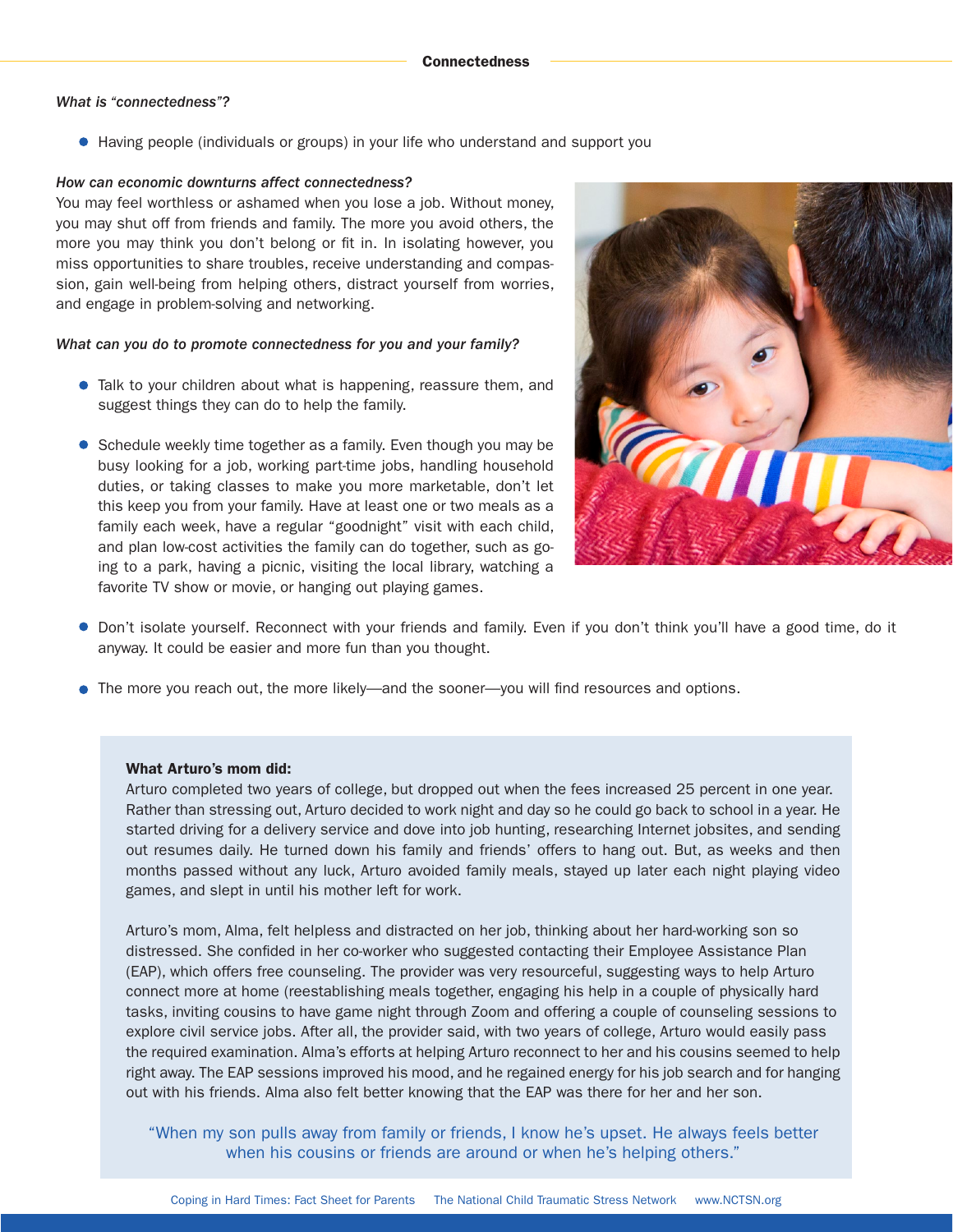## *What is "hope"?*

• The expectation that things will work out; trusting that everything is going to be alright

## *How can economic downturns make people lose hope?*

In hard times, you feel discouraged, hopeless, and no longer in charge of your own life. If you—or someone you care aboutcan't find work, you may blame the economy, the business community, or the government. As you feel more helpless to find work, you may blame yourself, lose hope, and decide that things will never be the same again.

## *How can you foster hope in yourself and your family?*

- **Try to regain your belief that things will work out. Let your family members know that you believe that** things will get better.
- **If you have had faith in a Higher Power, try to retain trust in those beliefs.**
- Join with others in your larger community who can provide emotional support and encouragement.
- Ask a good friend or a family member how they have maintained hope in troubled times or how you can look at things from a different perspective.
- Make a list of your strengths and talents, and then list your options and resources. Help family members do the same.
- Learn the true facts about the crisis or economic situation, so you don't just act on people's opinions.
- If watching news reports makes you and family members feel hopeless, don't watch them. Change to an activity that will distract you and give you all some relief.
- If you see your children feeling hopeless, talk with them and get them counseling if they need it.
- If you are feeling suicidal, get help. Reach out to your family or call SAMHSA's National Suicide Prevention Lifeline at 1-800-273-TALK (8255).

*"I feel hope when I can take some concrete steps. If I don't know what step to take, I ask my best friend to help me decide something. Once I have a plan, I feel so much better."*

## What Rose did:

Rose was the single parent of four children in high school. When she suffered a brain injury, she had to stop working. Rose then lost her housing and was forced to move with her children into her mother's home in a different city. Shorty after that, Rose's mother was placed in a nursing home and Rose again lost her residence. She was homeless and living in her van in a campground with her kids. Rose knew this was not the safest place for them to be, especially with the approach of winter. Things were bleak, but Rose never gave up the belief that her family would be OK. She never let go of her goal: to keep her children in school so that they would graduate and have a chance at a better life.

Rose talked with the social worker at her teens' school, who told her about a YWCA program that would give her and her children a hotel room for a short time. Eventually, she was accepted into temporary homeless family housing. While there, Rose used every benefit that the program offered to better her children's lives and to keep up their hopes.

After almost a year of living in homeless-family housing, and with help from the local housing authority, Rose moved into an apartment near her children's school. She is receiving the medical help necessary for long-term recovery and is looking for a job. She and her children are safer and their family life is stabilizing. She continues to use opportunities that comes her way, as do her children. They all are optimistic about their future.

*"There are moments when I start to feel it won't get any better, but then I just remember all the challenges that I have faced and overcome. That gives me hope."*